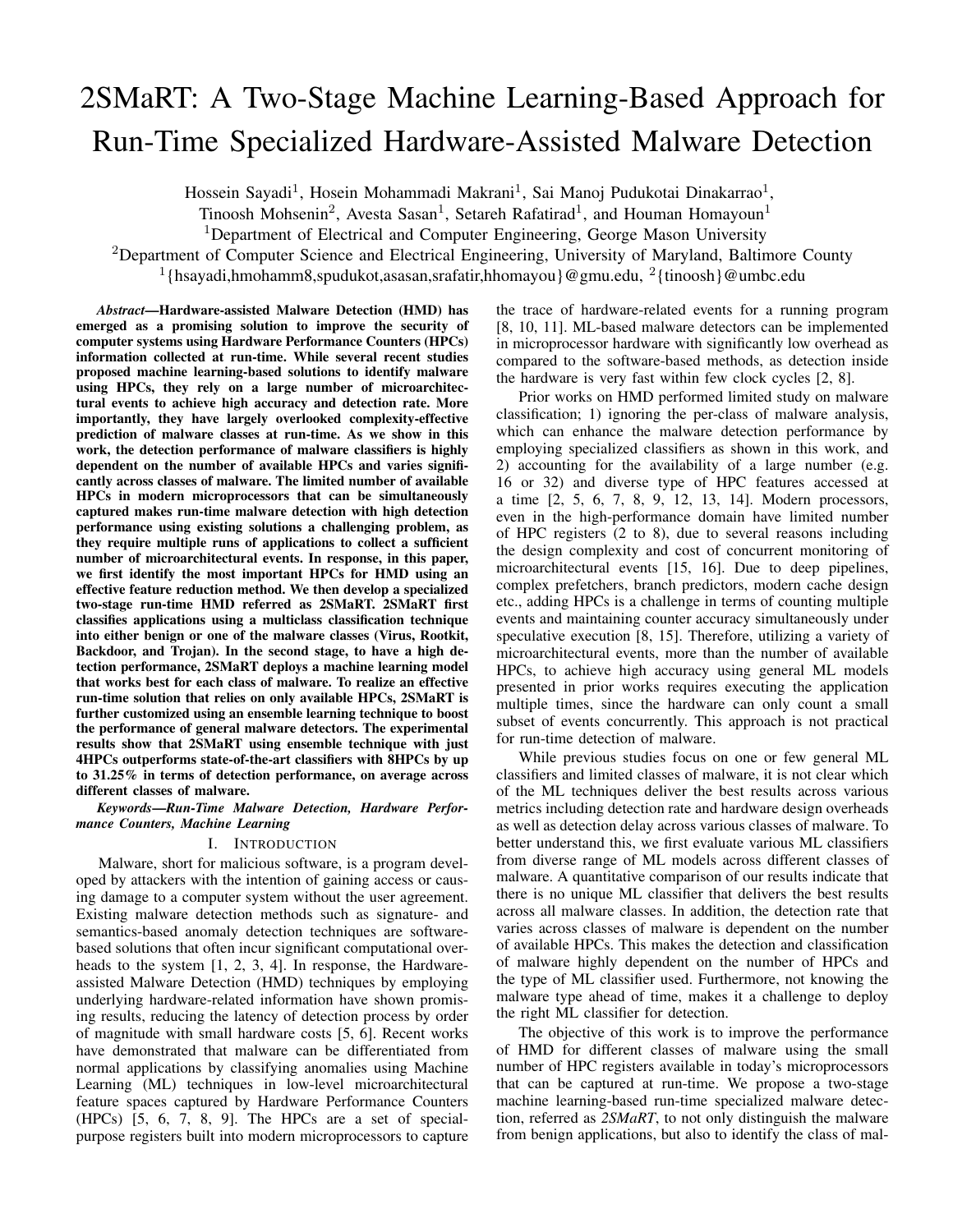ware at run-time using proper low-level features. To quantify the effectiveness of 2SMaRT, we precisely compare malware detectors in terms of F measure (detection rate metric), robustness, performance (F measure×robustness), and hardware implementation overhead to determine the most suited ML classifiers per malware class for complexity-effective run-time hardware-assisted malware detection. The key contributions of this work are summarized as follows:

- To facilitate an efficient run-time HMD by choosing an optimal set of available HPCs, an effective feature reduction method is proposed to determine the most prominent microarchitectural events across various classes of malware used for detecting each malware.
- Given the high correlation of detection performance, ML classifier type, and class of malware, we propose 2SMaRT, a two-stage run-time specialized HMD framework which comprised of a multiclass classifier that predicts the malware class or benign applications in the first stage followed by complexity-effective specialized ML classifiers for efficient and highly accurate per-class malware detection.
- We further propose Boosted-HMD using an effective ensemble learning technique in the second stage of 2SMaRT to improve the performance of HMD when using a small number of features captured at run-time by the existing HPCs, eliminating the need to run an application multiple times.

#### II. MOTIVATION AND BACKGROUND

## *A. Malware Detection using HPCs information*

In this work, we use HPCs to collect execution traces for various microarchitectural events by executing malware and benign applications in an isolated environment. The profiling process shows that two different applications generate different HPC traces when executed on a processor, providing a unique opportunity to detect the behavior of running application (benign or malware). Fig. 1 illustrates the trace of two features, *branch instructions* and *branch misses*, for benign and malware applications. As can be seen, the malware traces are significantly different from benign applications for both features. This observation indicates that malware can be distinguished from normal applications using HPC information. Unlike prior studies, the analysis in this work is focused on run-time malware detection, as such we limit the number of microarchitectural events to 4, which is equal to the maximum number of HPCs that can be simultaneously read at run-time.



Fig. 1: HPC traces of branch-instructions and branch misses for sample malware and normal(benign) applications

#### *B. The Need for Specialized Malware Detectors*

As a case study to highlight the importance of per-class analysis of malware and specialized malware detection, Table I presents the ML classifiers that achieve highest detection

TABLE I: ML classifiers with highest per-class detection accuracy

| <b>Malware Class</b> | 16HPCs      | 8HPCs       | 4HPCs |
|----------------------|-------------|-------------|-------|
| Trojan               | <b>JRip</b> | <b>JRip</b> | MLP   |
| <b>Virus</b>         | OneR        | J48         | MTP   |
| Rootkit              | J48         | J48         | MTP   |
| Backdoor             | MLP         | OneR        | OneR  |

rate in our experiments for different malware classes using various number of HPCs (will be discussed in details in section III). Given the reported results, it is observed that depending on the class of malware (Trojan, Virus, Rootkit, Backdoor) the type of ML classifier that performs best varies and there exists no ML classifier that performs best for all classes. In addition, the ML classifier that performs best also varies with the number of HPCs used. For instance, with 16 HPCs, MLP achieves best detection rate for Backdoor, but by reducing the number of HPCs to 4, OneR outperforms MLP. The disparity of optimal ML solutions across various classes of malware and varying number of HPC features implies the necessity of perclass malware analysis and developing effective specialized HMD for different classes of malware. Since each malware class has a different behavior, it allows a specialized detector to more effectively perform the classification. In this work, we implemented specialized detectors for four classes of malware including Backdoor, Virus, Rootkit, and Trojan.

III. PROPOSED MALWARE DETECTION FRAMEWORK

This section presents the details of our proposed run-time specialized hardware-assisted malware detection approach.

#### *A. Experimental Setup and Data Collection*

This section provides the details of the experimental setup and data collection process. The applications (both malware and benign) are executed on an Intel Xeon X5550 machine running Ubuntu 14.04 with Linux 4.4 Kernel. In order to extract the HPC information, we used *Perf* tool available under Linux. *Perf* provides rich generalized abstractions over hardware specific capabilities. It exploits *perf-event-open* function call in the background which can measure multiple events simultaneously. We executed more than 3000 benign and malware applications for HPC data collection. Benign applications include MiBench benchmark suite [17], Linux system programs, browsers, text editors, and word processor. For malware applications, Linux malware is collected from virustotal.com and virusshare.com. Malware applications include four classes of malware comprising 452 Backdoor, 350 Rootkit, 650 Virus, and 1169 Trojan samples.

Fig. 2 depicts the overview of the data collection process and proposed run-time HMD. It is primarily composed of various stages including feature extraction, feature reduction, and ML classifiers (general and ensemble) implementation for malware detection. In our experiments, HPC information is collected by executing all applications in Linux Containers (LXC) [18] which is an isolated environment providing access to actual performance counters data instead of emulating HPCs. We extracted 44 CPU events available under *Perf* tool. Since Intel Xeon has only 4 HPC registers available [19], we can only capture 4 events at a time. As a result, multiple runs are required to fully capture all events. We divide 44 events into 11 batches of 4 events and run each application 11 times at sampling time of 10ms to gather all microarchitectural events. Running malware inside the container can contaminate the environment which may affect subsequent data collection. To ensure that there is no contamination in collected data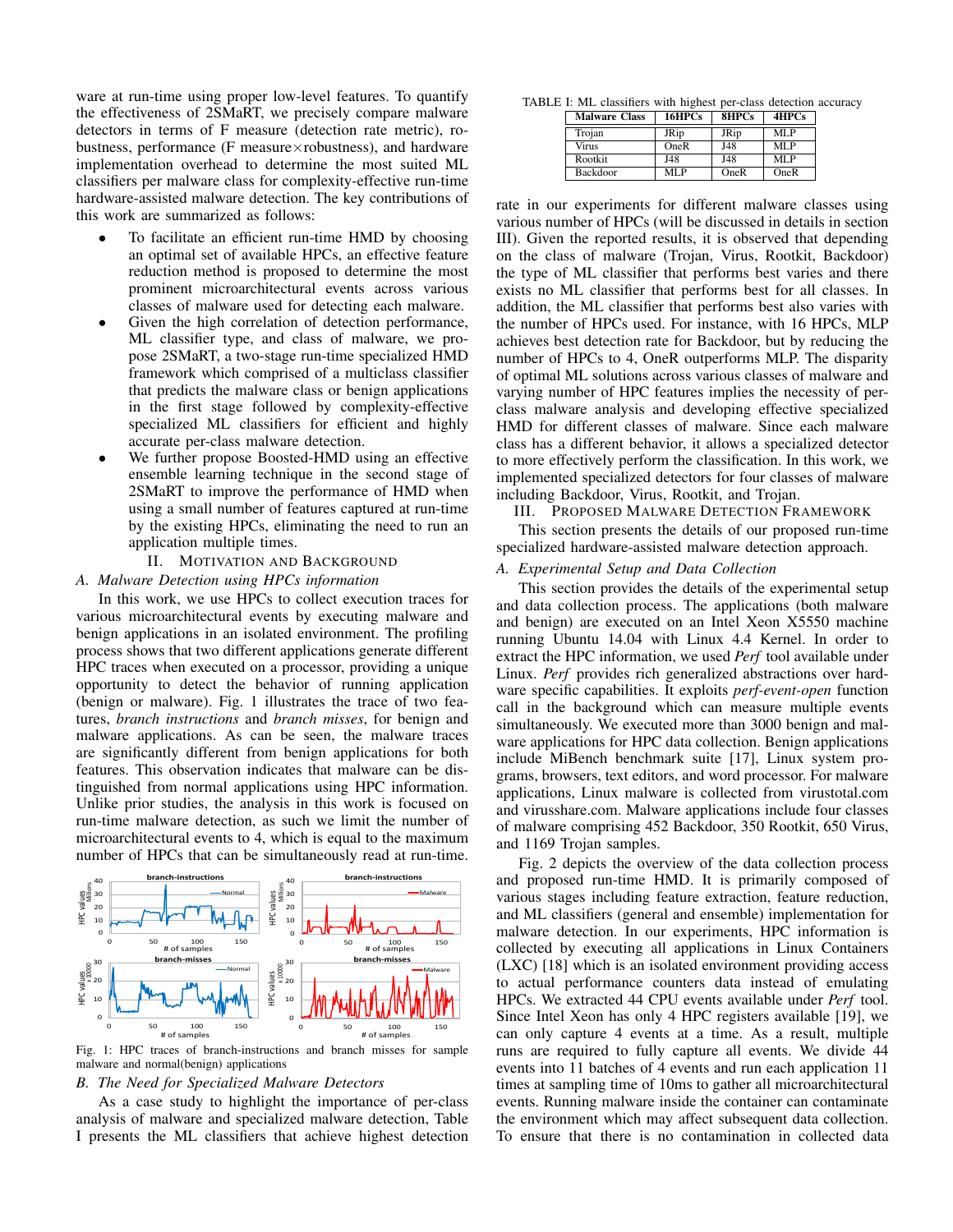

Fig. 2: Overview of the proposed HMD framework

due to the previous run, the container is destroyed after each run. After collecting microarchitectural events using *Perf*, we deploy WEKA tool [20] for evaluating the detection rate and performance of various ML classifiers. In order to validate each of the utilized ML classifiers, a standard 60%-40% dataset split for training and testing is followed.

### *B. Feature Reduction*

Detecting malware using ML models requires representing programs at low-level features which leads to a highdimensional data processing involved large computational overheads and complexity. Furthermore, incorporating irrelevant features would result in lower accuracy and performance for the classifiers [8, 21]. On the other hand, as we show in this work, microarchitectural events representing behavior of malware (and can be used to distinguished them from benign applications) varies across classes of malware. This poses two important research questions. First, which low-level features are relevant to be employed to detect and classify a particular class of malware? Second, how to perform feature reduction of collected data to alleviate unnecessary computational overheads? In order to detect malware at run-time with minimal overhead and avoid multiple runs, we intend to identify a minimal set of critical HPCs that can effectively represent the malware class behavior and are feasible to collect even on low-end processors with small number of HPCs in a single run. Therefore, instead of accounting for all captured features, irrelevant features need to be identified and removed using an effective feature reduction algorithm. A subset of HPC features is selected representing the most important features for classification. The selected features are then supplied to each ML-based malware detector. The detector attempts to find a correlation between the feature values and the application behavior to predict the benign or malware type.

We started from 44 performance counters features during training. As shown in Fig. 2, we first use Correlation Attribute Evaluation on our training set under WEKA to monitor the most 16 vital microarchitectural parameters to capture application characteristics. Next, we apply Principle Component Analysis (PCA) technique on the 16 extracted HPCs to determine the most prominent HPCs for capturing applications behavior and detecting malware during run-time. PCA is a class of dimensionally reduction techniques that captures most of the data variation by rotating the original data to a new variable in a new dimension, commonly known as the principal components (PC). These new variables are uncorrelated to each other and are a linear combination of the original data. We employ PCA to project our original gathered features into a new dimensional space to determine the most important features along different PC dimensions. Using PCA, we reduced the features to 8 most significant ones to capture the behavior of specific malware type. Due to space limitations, we only show the top 8 features for each

TABLE II: Prominent top eight HPC features for each class of malware

| <b>HPC</b> | <b>Backdoor</b>   | Trojan            | Virus         | <b>Rootkit</b> |
|------------|-------------------|-------------------|---------------|----------------|
|            | branch-inst       | branch-inst       | branch-inst   | branch-inst    |
| ommon      | cache-ref         | cache-ref         | cache-ref     | cache-ref      |
|            | branch-miss       | branch-miss       | branch-miss   | branch-miss    |
|            | node-st           | node-st           | node-st       | node-st        |
|            | branch-lds        | cache-miss        | $LLC-1ds$     | cache-miss     |
| stom<br>්  | L1-icache-ld-miss | L1-icache-Id-miss | L1-dcache-lds | branch-lds     |
|            | LLC-ld-miss       | LLC-1d-mis        | L1-dcache-st  | LLC-1d-miss    |
|            | iTLB-ld-miss      | iTLB-ld-miss      | iTLB-ld-miss  | L1-dcache-st   |

malware class in Table II. These features are included as input parameters in our detection and classification models. They include features representing pipeline front-end, pipeline backend, cache subsystem, and main memory behaviors and are influential in the performance of standard applications.

#### *C. 2SMaRT for Per-class Malware Detection*

In this section, we describe the details of 2SMaRT, the proposed two-stage run-time specialized HMD approach.

*Stage 1: Application Type Prediction.* As each of the specialized detectors is trained to classify a different phenomenon (class of malware), they are each answering a different classification question. Initially, the system is unaware of existence of malware in the application, as such the use of specialized detectors cannot be effective. By analyzing the ML classifiers for malware detection across various classes, we observe (details are presented in Section IV) that the performance of malware detectors are highly correlated to the class of malware (Virus, Trojan, etc.) infecting the system. To address this challenge, we primarily convert the basic binary malware classification to a multiclass problem, i.e., with more than two possible discrete outcomes. For this purpose, we propose to predict the behavior of the application (benign or a particular malware class) using a Multinomial Logistic Regression (MLR) technique shown in first stage of Fig. 3.

The MLR classifier is a generalized linear model that predicts the probability of a discrete set of outcomes of categorically distributed dependent variable, given a set of independent variables which makes it a suitable classifier for predicting the class of applications. MLR is basically an extension of binary logistic regression that allows for more than two categories of the outcome variable. In this work, the output of MLR is corresponding to the set of feasible classes of applications including 5 individual classes, one for "benign" program and 4 malware classes namely "Virus", "Trojan", "Rootkit", and "Backdoor" classifying the four analyzed malware types. The MLR model is trained using extensive set of HPCs data captured by running various benign and malware programs. The inputs to the MLR consists of the top 4 low-level features shown in Table II. During run-time, the probability of each class of application being executed is calculated and the MLR classifier then selects the class that achieves the highest probability. The evaluation results of the proposed MLR show that while the detection rate for the MLR using 16 HPCs is shown to be 83%, lowering the number of HPCs to the 4 top HPCs does not reduce the accuracy rate of the classifier noticeably and results in accuracy of close to 80%. As a result, using only 4 top HPCs the MLR model can predict the type of running application.

Common vs. Custom Features. As can be seen in Table II, after the feature reduction, 4 out of the 8 identified microarchitectural events are the same across various classes of malware. These microarchitectural events are referred as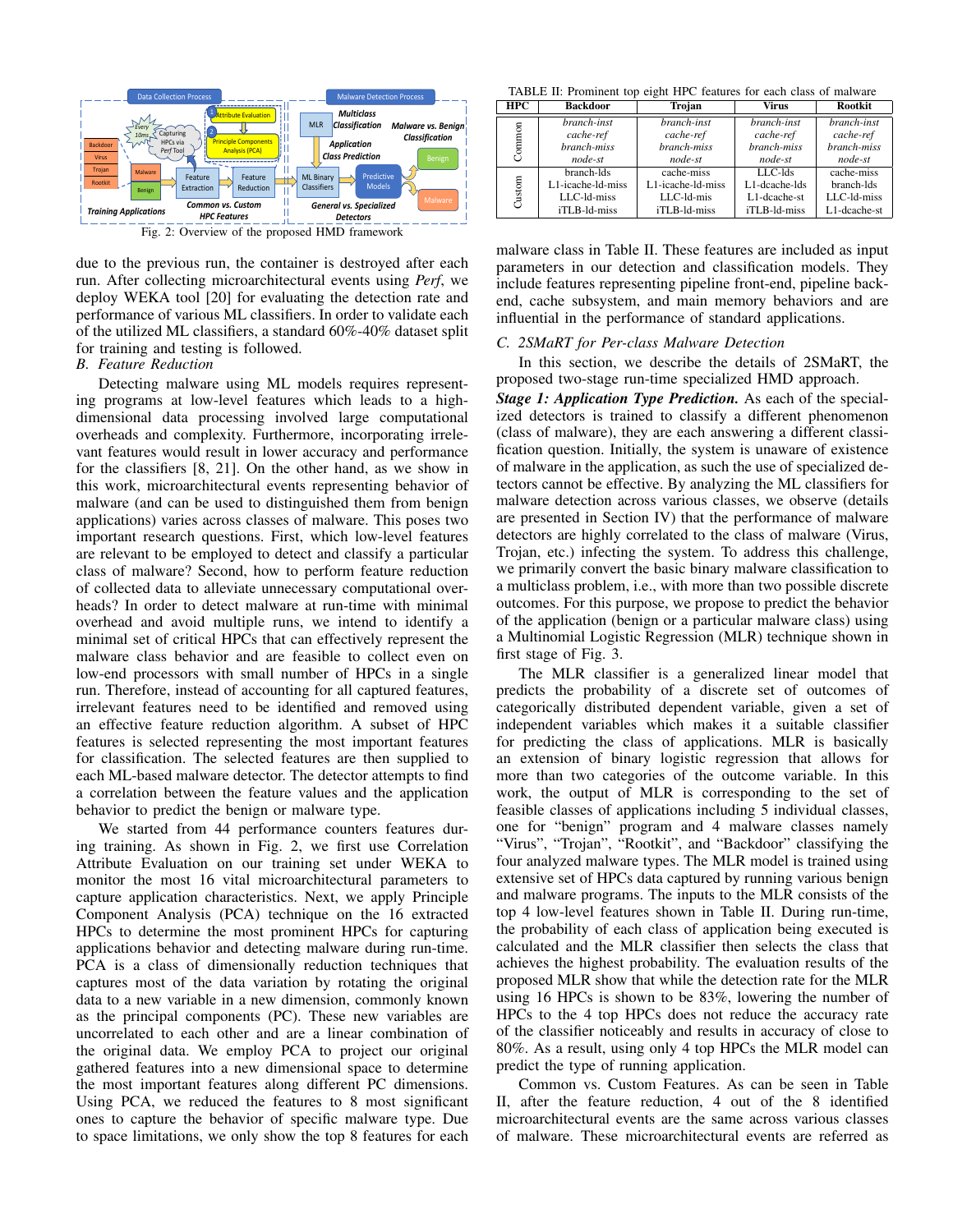

Fig. 3: 2SMaRT overview, the proposed two-stage malware detection approach

Common features. These features include branch instructions (branch inst), cache references (cache ref), branch misses, and node-stores (node-st). Along with the Common features, within each class of malware, we increase the number of HPCs from 4 to 8, referred as Custom features, tuning the ML classifiers individually for the corresponding malware class. To evaluate the effectiveness of the 2SMaRT at the second stage, we implemented all ML classifiers using the 4 Common and the 8 Custom HPCs listed in Table II for each malware class.

*Stage 2: Effective Machine Learning Techniques.* As observed previously, MLR model alone does not provide a high run-time malware detection rate when using small number of microarchitectural events (equal to the available HPCs). To address the challenge of run-time HMD with high detection performance, we cascade a second stage of detection as specialized HMD which uses various types of ML techniques for per-class analysis. These ML classifiers are chosen based on the predicted class of malware by the MLR. As discussed, the specialized ML classifiers are the ML classifiers trained specifically with the dataset of a specific malware class. As seen from Table I, no unique classifier is the winner in detecting all classes of malware. Thus, employing a specialized classifier at run-time which is the winner for the particular class of malware enhances the malware detection performance. These ML classifiers are shown in the second stage of Fig. 3. The rationale for selecting these machine learning models are: First, they are from different branches of ML; regression, neural network, decision tree, rule-based, and ensemble learning covering a diverse range of learning algorithms which are inclusive to model both linear and nonlinear problems. Second, the prediction model produced by these learning algorithms can be a binary classification model which is compatible with the malware detection problem. As a result in 2SMaRT HMD, when an application is running, the optimal set of HPC events are obtained first. This is followed by prediction of application class (benign or one of the classes of malware), based on which the customized ML classifier is utilized for detecting and classifying the malware class.

Boosted-ML using Common HPCs. To address the problem of utilizing only available HPCs i.e., even if it is less than what is deployed in previous solutions, we propose to use ensemble learning on top of the two-stage HMD framework. As depicted in Fig. 3, in the second stage of 2SMaRT, we employ ensemble learning on-top of the specialized traditional ML classifiers to improve the detection rate and performance of specialized classifiers using only 4 HPCs to match the performance of classifiers using custom features (8HPCs). Ensemble learning is a branch of ML which is used to improve the accuracy of general ML classifiers by generating a set of base learners and combining their outputs for final decision [22]. In 2SMaRT, we deploy Adaptive Boosting (AdaBoost) to construct the final classifier and analyze its impact on the performance improvement of malware detection. AdaBoost is one of the most commonly used ensemble learning methods for enhancing the performance of ML algorithms. In AdaBoost, each base classifier is trained on a weighted form of the training set in which the weights depend on the performance of the previous base classifier. Once all the base classifiers are trained, they are combined to produce the final classifier.

## IV. EXPERIMENTAL RESULTS AND ANALYSIS

In this section, we evaluate 2SMaRT across various performance evaluation metrics including F measure, detection performance, and hardware implementation overhead.

## *A. Evaluation Metrics*

To evaluate the detection rate of 2SMaRT, we consider two important metrics: F measure and detection performance. The F measure (F score) in machine learning is interpreted as a weighted average of the precision (*p*) and recall (*r*) which is formulated as  $\frac{2 \times (p \times r)}{p+r}$ . The precision is the proportion of the sum of true positives versus the sum of positive instances and the recall is the proportion of instances that are predicted positive of all the instances that are positive. F measure is a more comprehensive evaluation metric over accuracy (percentage of correctly classified samples) since it takes both the precision and the recall into consideration. More importantly, F measure is also resilient to class imbalance in the dataset which is the case in our experiments.

For a comprehensive evaluation, we further calculate the robustness of classifiers with the aid of Area under the ROC Curve (AUC) metric. The AUC corresponds to the probability of correctly identifying malware and benign applications and robustness is referred to how well the classifier distinguishes between malware and benign classes, for all possible threshold values [8, 13]. Higher AUC indicates better robustness for ML classifiers. Using the calculated AUC values, we define the product of F measure and robustness (F×AUC) as the detection performance metric combining the impact of F measure detection rate and robustness (AUC) of malware detection and classification. Fig. 4 shows the performance evaluation of 2SMaRT using various ML classifiers under a varying number of HPCs and four different malware classes.

#### *B. Evaluation Results*

Table III presents the F score results of 2SMaRT across different classes of malware and number of HPCs (16, 8, and 4 HPCs) as well as 4HPCs-boosted malware detector which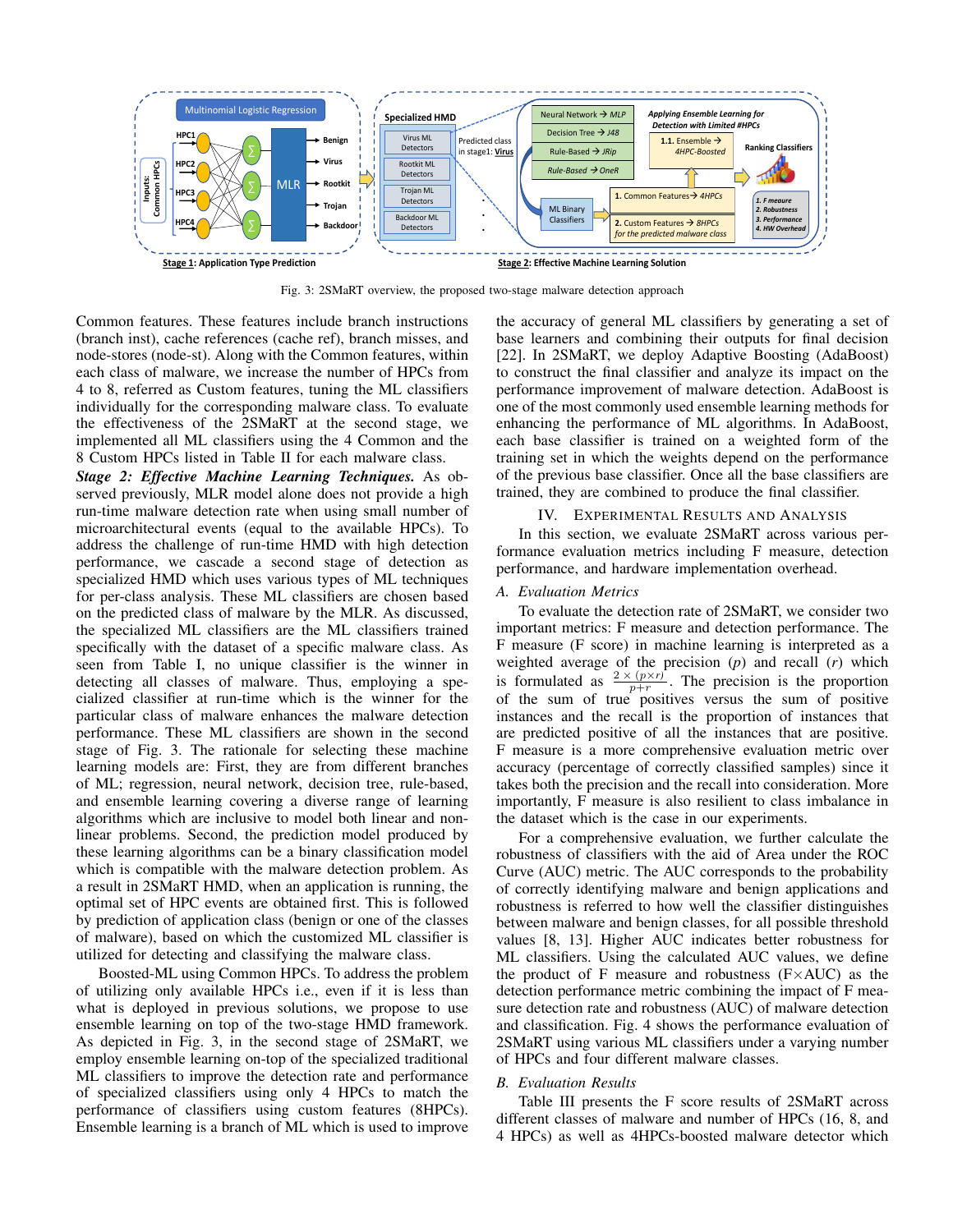represents the ensemble learning-based HMD results. From the results, it can be validated that no unique ML classifier achieves highest F measure across all malware classes. As observed with the reduction in the number of HPCs used for HMD the F score decreases in most of the cases. Plus, OneR classifier is not affected by feature reduction and in majority of cases shows almost constant F measure, since it only employs one HPC feature (branch instructions) to predict the existence of malware. As seen, 2SMaRT with only 4HPCs, but boosted with AdaBoost achieves higher or mostly similar F score to 16/8 HPC-based detectors. By applying AdaBoost on top of the 2SMaRT, we achieve up to 98.9% F score (MLP in Trojan) and almost 92% F score on average across all ML classifiers and malware classes compensating the possible negative impact of feature reduction from 16 HPCs and eliminating the need for multiple runs of application to capture the required HPCs. (d) For heavy-weight classifiers such as MLP, the ensemble learning has adverse effect due to over-fitting.

TABLE III: F measure of 2SMaRT detectors with and without boosting

| <b>Class</b> | <b>Backdoor</b> |      |      |           | <b>Rootkit</b> |       |       |                         |
|--------------|-----------------|------|------|-----------|----------------|-------|-------|-------------------------|
| #HPC         | 16              | 8    | 4    | 4-Boosted | 16             | 8     | 4     | 4-Boosted               |
| J48          | 86.7            | 79.6 | 80.4 | 85.5      | 94.6           | 87.7  | 85.75 | 91.2                    |
| <b>JRip</b>  | 90.5            | 90   | 87.8 | 87.6      | 84.1           | 82.5  | 80.8  | 91.5                    |
| MLP          | 94.4            | 92.4 | 89.5 | 90        | 82.9           | 82.35 | 93.8  | 79.8                    |
| OneR         | 94              | 94   | 94   | 93.8      | 73.2           | 73.2  | 73.18 | 85.99                   |
|              | <b>Virus</b>    |      |      | Trojan    |                |       |       |                         |
| <b>Class</b> |                 |      |      |           |                |       |       |                         |
| #HPC         | 16              | 8    | 4    | 4-Boosted | 16             | 8HPC  | 4     | $\overline{4}$ -Boosted |
| J48          | 94.7            | 94.5 | 93.2 | 96.5      | 98.8           | 98    | 93.2  | 97.3                    |
| <b>JRip</b>  | 93.6            | 93.1 | 93   | 93.9      | 98.9           | 98.2  | 93.3  | 94                      |
| MLP          | 68.1            | 67.6 | 94.7 | 95.4      | 98.6           | 96.7  | 98.9  | 98.9                    |

Fig. 4 depicts the detection performance results of 2SMaRT. As observed, most classifiers across different malware classes deliver higher performance when they are supplied with 16 and 8 features. By decreasing the number of HPCs, the performance of ML classifiers reduces in majority of the cases showing the potential for applying ensemble learning techniques to boost the performance with fewer available HPCs. For instance, in J48 Backdoor detector by reducing the number of HPCs to 4 and applying AdaBoost, we achieve 40% performance improvement as compared to J48-8HPCs. The 2SMaRT methodology achieves a performance of 74.8% on average when employing 16 HPCs but it drops to 70.9% when employing only 4 HPCs across all malware classes, with robustness being the most impacted parameter. For strong classifiers like Multilayer perceptron (MLP), due to overfitting the performance is degraded in some cases with the increase in the number of HPCs. However, techniques such as dropout can be employed, but at the cost of additional overhead.

To qualitatively validate the efficacy of the proposed 2SMaRT with and without ensemble learning, we present the average performance improvement for all studied malware classes in Table IV. The column '8HPC→4HPC-Boosted' in Table IV denotes the average performance improvement when employing 4HPCs associated with AdaBoost compared to general 8HPCs in the proposed 2SMaRT. It can be observed that the detection performance with ensemble learningbased malware detectors using only the 4 Common HPCs outperforms the performance achieved despite employing 8 or 4 HPCs without ensemble learning. However, a negative improvement is seen in the case of neural networks-based detector (MLP) when AdaBoost is employed. As seen, 3.75%- 31.25% performance improvement is achieved with 4HPCboosted malware detection compared to malware detection



Fig. 4: Malware detection performance (F  $\times$  AUC) results of 2SMaRT for various ML classifiers across different malware classes

TABLE IV: Average performance improvement of 2SMaRT

| ML Classifier | $8HPC \rightarrow 4HPC-Boosted$ | $4HPC \rightarrow 4HPC-Boosted$ |
|---------------|---------------------------------|---------------------------------|
| .I48          | $31.25\%$                       | $18.2\%$                        |
| JRip.         | $101\%$                         | 18.75%                          |
| MTP           | 3.75%                           | $-6.75\%$                       |
| OneR          | 24%                             | 24%                             |

employing 8HPCs in which rule-based JRip classifier is achieving the highest improvement. The results clearly confirm the effectiveness of using ensemble techniques in 2SMaRT HMD for performance improvement of ML classifiers with a lower number of HPCs for malware detection. A key point here is that rather than extracting 16 or 8 HPCs which requires multiple runs of the same application and is clearly not a run-time solution, it is more effective to alternatively collect lower number of HPCs equal to available HPCs (four), at lower power and performance cost to the system, and boost the performance of ML classifier with AdaBoost, while facilitating run-time HMD, given the availability of 4HPCs in the system. *2SMaRT vs. Single-Stage HMDs.* Here, we present a comparison of detection rate of 2SMaRT against traditional and stateof-the-art single-stage HMDs. Fig. 5-(a) depicts the F measure results of HMD when utilized only first stage (represented as Stage1-MLR) against using the proposed two-stage HMD that accurately detects the type of malware ahead of time (referred as malware\_name-2SMaRT). The number of HPCs used for malware detection in Fig. 5-(a) is the 4 Common features. As seen, using only the first stage (MLR) has the lowest F score of 80%. However, in 2SMaRT by using two levels of detection, the malware class is predicted upfront, and the proper ML classifier trained for corresponding malware class is employed which improves the F score by up to 19%.

Furthermore, in Fig. 5-(b) we compare 2SMaRT with a state-of-the-art single-stage HMD proposed in a recent work [2]. We compare 2SMaRT with [2] since it also employs different ML techniques using various number of HPCs to detect the malicious pattern of applications. As seen, the 2SMaRT HMD with only 4HPCs achieves higher detection rate compared to [2] employing 4 and even 8 HPCs, due to the effectiveness of the 2SMaRT two-stage methodology. Given the results, on an average close to 10%, and 9% improvement in detection rate is achieved with 2SMaRT-4HPCs with and without ensemble learning compared to [2] using the same number of HPCs. In addition, interestingly the 2SMaRT with and without AdaBoost technique using only the Common 4HPCs outperforms the malware detectors in [2] with higher number of features (8HPCs) by 9% and 8%, respectively.

*Hardware Overhead Analysis.* In this section, we evaluate